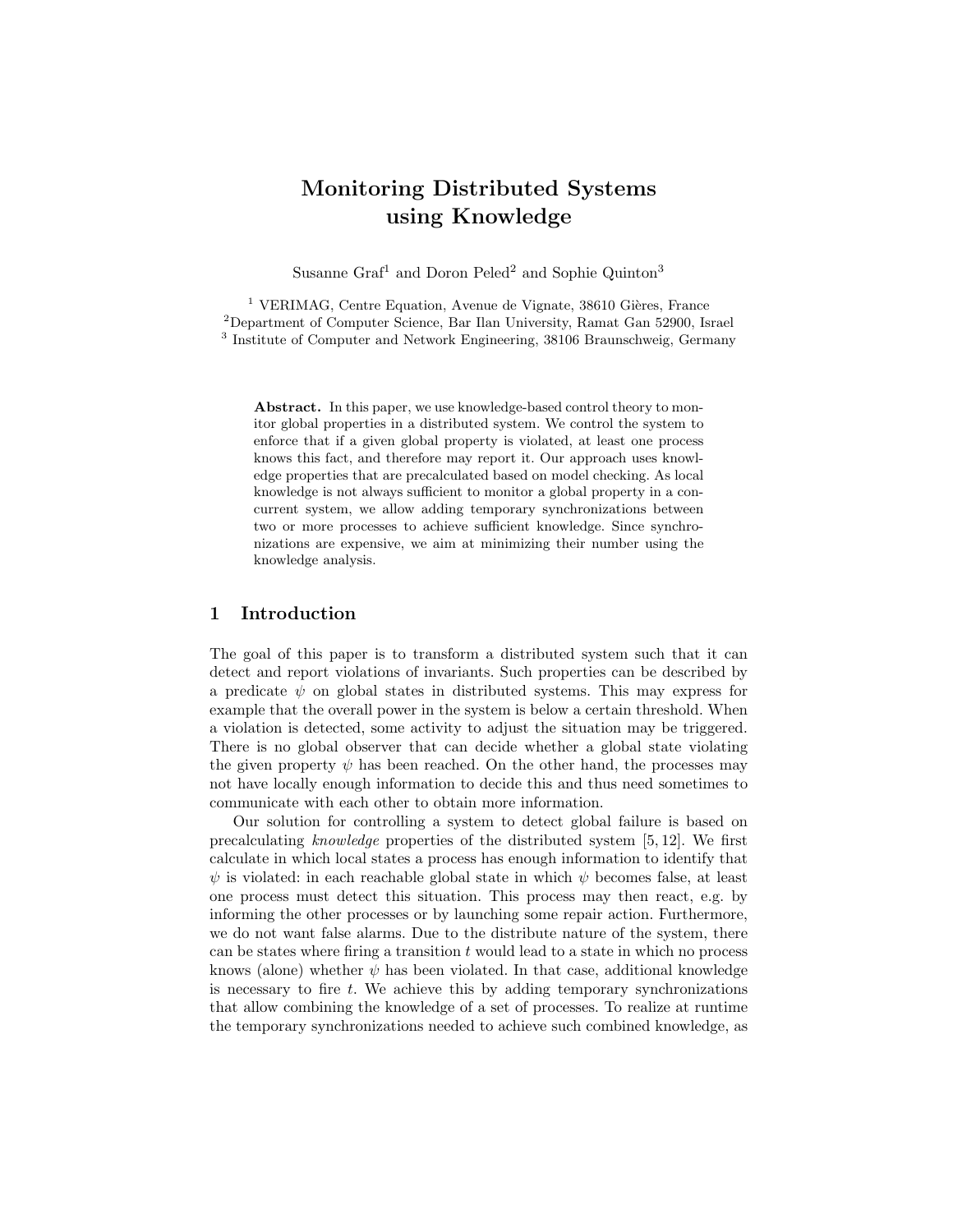precalculated using the knowledge analysis at compile time, a synchronization algorithm (such as  $\alpha$ -core [14]) is used. To reduce the communication overhead, it is desirable to minimize both the number of additional synchronizations and the number of participants in each synchronization.

This work is related to the knowledge based control method of [2, 7]. There, knowledge obtained by model checking is used to control the system in order to enforce some property, which may be a state invariant  $\psi$ . Here, we want to control the system to enforce that there is always at least one process with knowledge to detect a violation of such a property as soon as it happens. Controlling the system to *avoid* property violation is a different task from controlling the system to detect it. In some cases, controlling for avoidance may lead to restricting the system behavior much more severely than controlling for detection. Note also that for an application such as runtime verification, prevention is not needed while detection is required (e.g., it is acceptable that the temperature raises above its maximal expected level, but whenever this happens, some specific intervention is required).

Monitoring is a simpler task than controlling as it is nonblocking. Attempting to enforce a property  $\psi$  may result in being blocked in a state where any continuation will violate  $\psi$ . This may require strengthening  $\psi$  in order not to reach such states, through an expensive global state search, which may consequently imply a severe reduction in nondeterministic choice. This situation does not happen in monitoring; at worst, this may lead to a synchronization between processes.

As an alternative to monitoring one may use *snapshot algorithms* such as those of Chandy and Lamport [4] or Apt and Francez [1]. However, snapshot algorithms only report about some sampled global states. If the property  $\psi$  is not stable, that is, if  $\psi \Rightarrow \Box \psi$  is not guaranteed, then the fact that  $\psi$  has been true at some global state may go undetected.

#### 2 Preliminaries

We represent distributed systems as Petri nets, but the method and algorithms developed here can equally apply to other models, e.g., communicating automata or transition systems.

**Definition 1.** A (safe) Petri net N is a tuple  $(P, T, E, s_0)$  where:

- P is a finite set of places. The set of states (markings) is defined as  $S = 2^P$ .
- $T$  is a finite set of transitions.
- $− E ⊆ (P × T) ∪ (T × P)$  is a bipartite relation between the places and the transitions.
- $s_0 \nsubseteq 2^P$  is the initial state *(initial marking)*.

**Definition 2.** For a transition  $t \in T$ , we define the set of input places  $\bullet$  t as  ${p \in P | (p, t) \in E},$  and the set of output places  $t^{\bullet}$  as  ${p \in P | (t, p) \in E}.$ 

**Definition 3.** A transition t is enabled in a state s if  $\mathbf{e}$  t  $\subseteq$  s and  $(t^{\bullet} \setminus \mathbf{e} t) \cap s = \emptyset$ . We denote the fact that t is enabled from s by  $s(t)$ .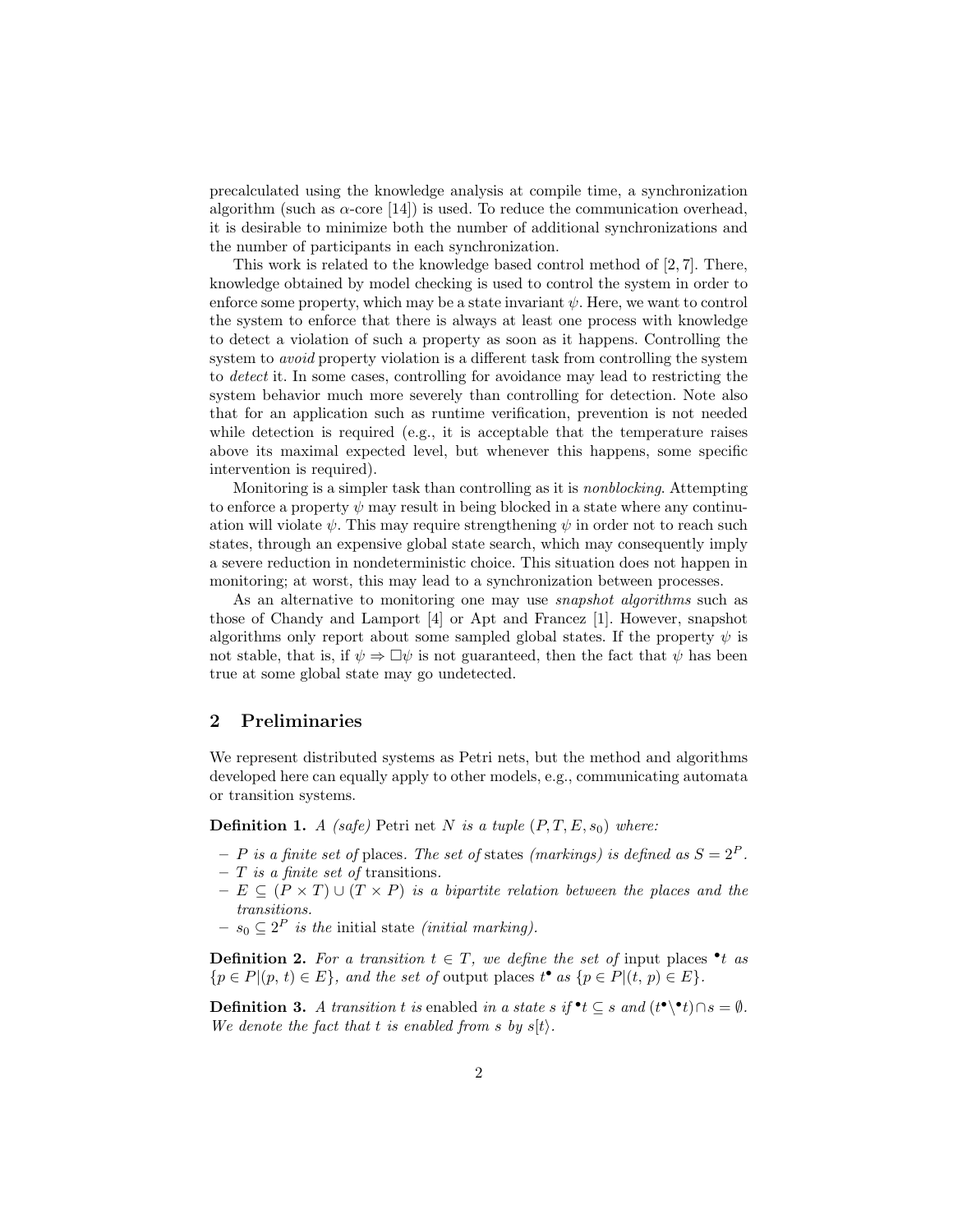A state s is in deadlock if there is no enabled transition from it.

Definition 4. The execution (firing) of a transition t leads from state s to state s', which is denoted by  $s[t\rangle s'$ , when t is enabled in s and  $s' = (s \cdot t) \cup t^{\bullet}$ .

We use the Petri net of Figure 1 as a running example. As usual, transitions are represented as blocks, places as circles, and the relation  $E$  as arrows from transitions to places and from places to transitions. The Petri net of Figure 1 has places named  $p_1, p_2, \ldots, p_8$  and transitions  $a, b, \ldots, e$ . We represent a state s by putting tokens inside the places of s. In the example of Figure 1, the depicted initial state  $s_0$  is  $\{p_1, p_4\}$ . The transitions enabled in  $s_0$  are a and b. Firing a from  $s_0$  means removing the token from  $p_1$  and adding one to  $p_3$ .



**Fig. 1.** A Petri net with initial state  $\{p_1, p_2\}$ 

**Definition 5.** An execution is a maximal (i.e., it cannot be extended) alternating sequence of states and transitions  $s_0t_1s_1t_2s_2...$  with  $s_0$  the initial state of the Petri net, such that for each state  $s_i$  in the sequence with  $i > 0$ , it holds that  $s_{i-1}(t_i)s_i$ .

We denote the set of executions of a Petri net N by  $exec(N)$ . The set of prefixes of the executions in a set X is denoted by  $pref(X)$ . A state is *reachable* in N if it appears in at least one execution of  $N$ . We denote the set of reachable states of N by reach $(N)$ .

A Petri net can be seen as a distributed system, consisting of a set of concurrently executing and temporarily synchronizing processes. There are several options for defining the notion of process in Petri nets: we choose to consider transition sets as processes.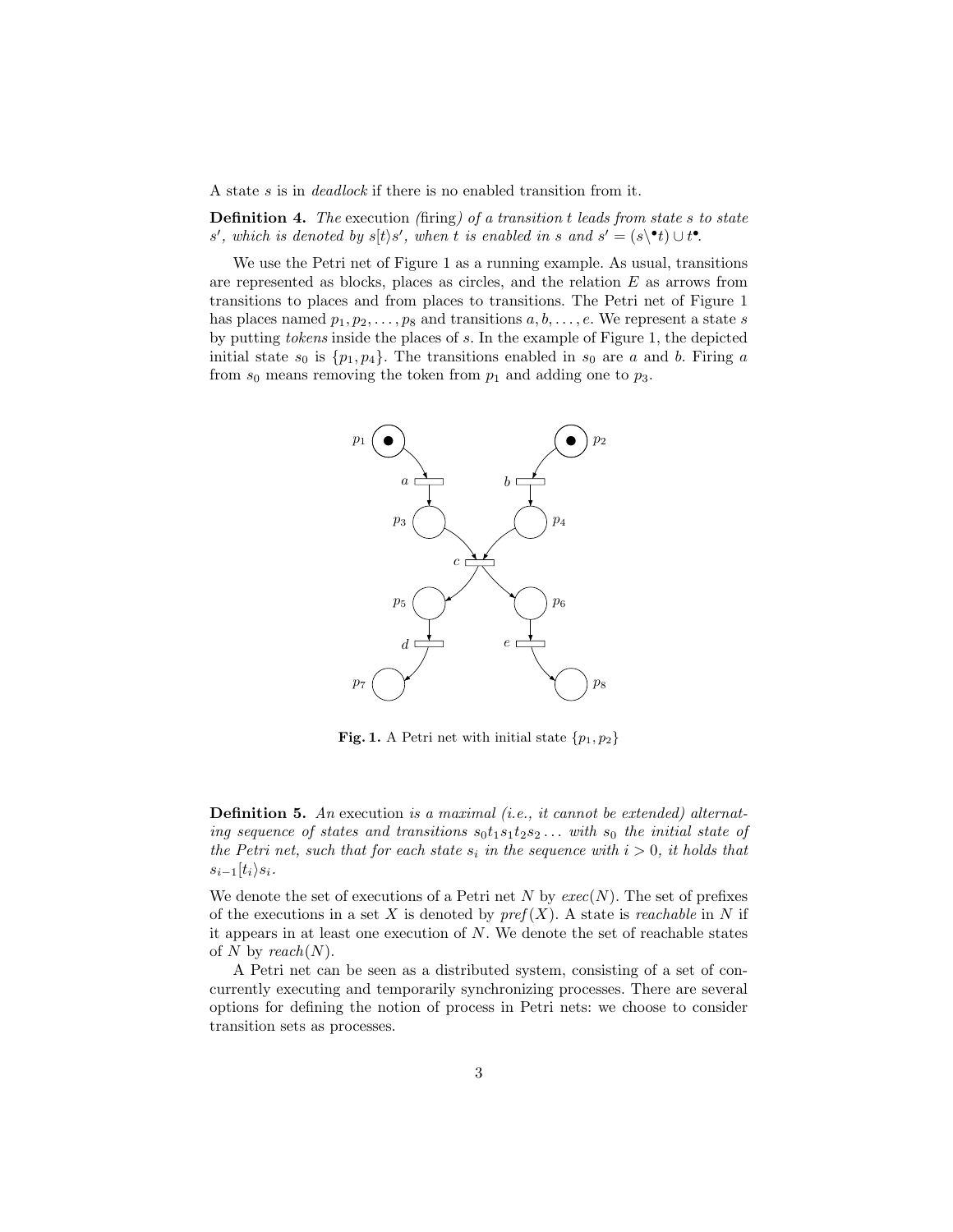**Definition 6.** A process  $\pi$  of a Petri net N is a subset of the transitions of N, *i.e.*,  $\pi \subseteq T$ .

We assume a given set of processes  $\Pi_N$  that covers all the transitions of N, i.e.,  $\bigcup_{\pi \in \Pi_N} \pi = T$ . A transition can belong to several processes, e.g., when it models a synchronization between processes. The set of processes to which t belongs is denoted  $proc(t)$ .

In this section, all the notions and notations related to processes extend naturally to sets of processes. Thus, we usually provide definitions directly for sets of processes. Then, when a formula refers to a set of processes Π, we will often replace writing the singleton process set  $\{\pi\}$  by writing  $\pi$  instead. The neighborhood of a process  $\pi$  describes the places of the system whose state  $\pi$ can observe.

**Definition 7.** The neighborhood  $ngb(\pi)$  of a process  $\pi$  is the set of places  $\bigcup_{t \in \pi} (\mathbf{P} t \cup t^{\bullet})$ . For a set of processes  $\Pi$ ,  $ngb(\Pi) = \bigcup_{\pi \in \Pi} ngb(\pi)$ .

**Definition 8.** The local state of a set of processes  $\Pi$  in a (global) state  $s \in S$  is defined as  $s|_{\Pi} = s \cap ngb(\Pi)$ . A local state  $s_{\Pi}$  of  $\Pi$  is part of a global state  $s \in S$ if and only if  $s|_{\Pi} = s_{\Pi}$ .

That is, the local state of a process  $\pi$  in a global state s consists of the restriction of s to the neighborhood of  $\pi$ . It describes what  $\pi$  can see of s based on its limited view. In particular, according to this definition, any process  $\pi$  can see whether one of its transitions is enabled. The local state of a set of processes Π containing more than one process is called a *joint* local state.

**Definition 9.** Define an equivalence on states  $\equiv_{\Pi} \subseteq S \times S$  such that  $s \equiv_{\Pi} s'$ when  $s|_{\Pi} = s'|_{\Pi}$ .

Thus, if  $t \in \bigcup_{\pi \in \Pi} \pi$  and  $s \equiv_{\Pi} s'$  then  $s[t\rangle$  if and only if  $s'[t\rangle$ .

Figure 2 represents one possible distribution of our running example. We represent processes by drawing dashed lines between them. Here, the left process  $\pi_l$ consists of transitions a, c and d while the right process  $\pi_r$  consists of transitions b, c and e. The neighborhood of  $\pi_l$  contains all the places of the Petri net except  $p_2$  and  $p_8$ . The local state  $s_0|_{\pi_l}$ , part of the initial state  $s_0 = \{p_1, p_2\}$  is  $\{p_1\}$ . Note that the local state  $s|_{\pi_l}$ , part of  $s = \{p_1, p_4\}$  is also  $\{p_1\}$ , hence  $s_0 \equiv_{\pi_l} s$ .

We identify properties with the sets of states in which they hold. Formally, a state property is a Boolean formula in which places in P are used as atomic predicates. Then, given a state  $s \in S$  and a place  $p_i \in P$ , we have  $s \models p_i$  if and only if  $p_i \in s$ . For a state s, we denote by  $\varphi_s$  the conjunction of the places that are in s and the negated places that are not in s. Thus,  $\varphi_s$  is satisfied by state s and by no other state. A set of states  $Q \subseteq S$  can be characterized by a property  $\varphi_Q = \bigvee_{s \in Q} \varphi_s$  or any equivalent Boolean formula. For the Petri net of Figure 2, the initial state s is characterized by  $\varphi_s = p_1 \wedge p_2 \wedge \neg p_3 \wedge \neg p_4 \wedge \neg p_5 \wedge \neg p_6 \wedge \neg p_7 \wedge \neg p_8$ .

Our approach for achieving a local or semi-local decision on which transitions may be fired, while preserving observability, is based on the knowledge of processes [5] or sets of processes.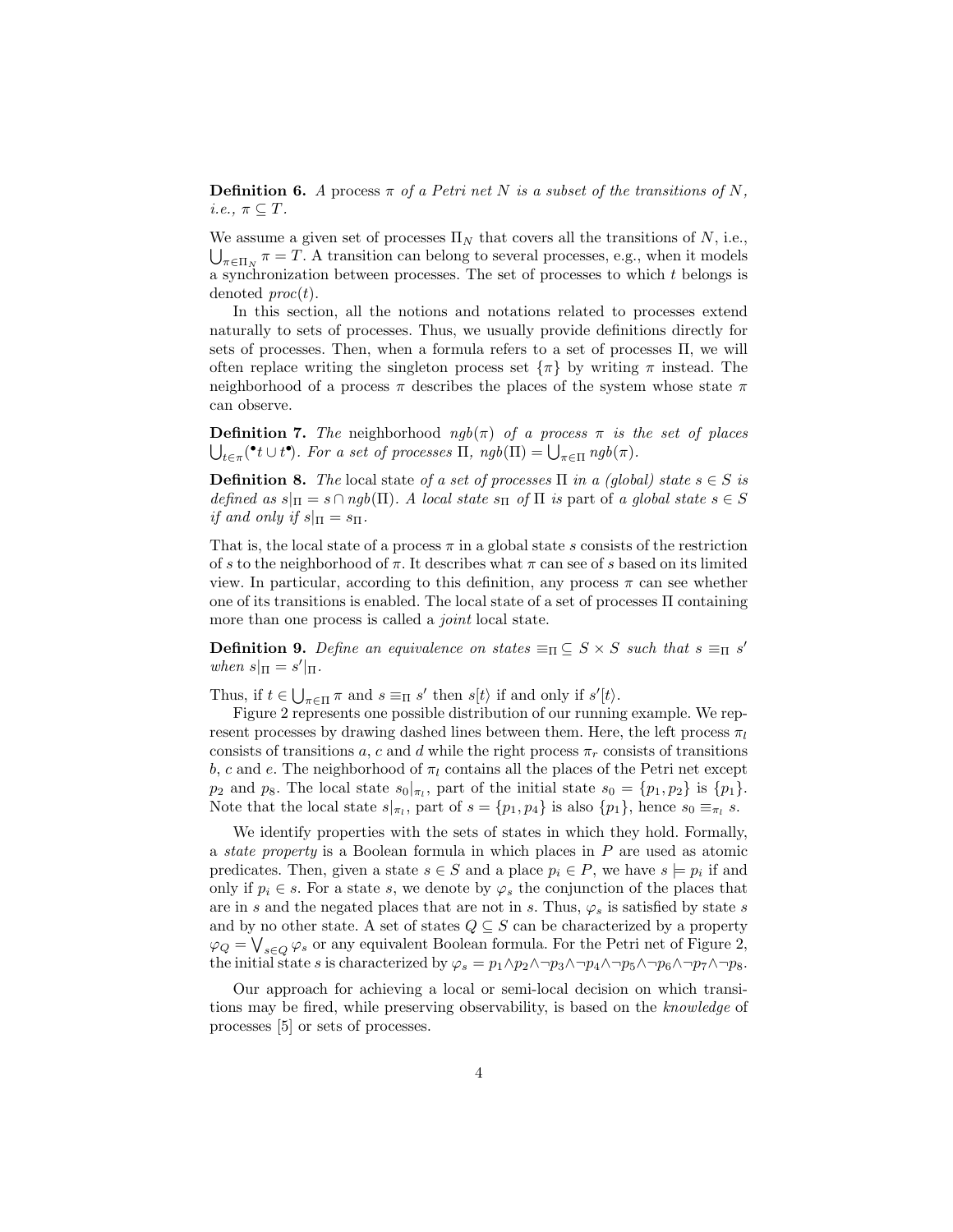

Fig. 2. A distributed Petri net with two processes  $\pi_l$  and  $\pi_r$ 

**Definition 10.** Given a set of processes  $\Pi$  and a property  $\varphi$ , we define the property  $K_{\Pi}\varphi$  as the set of global states s such that for each reachable s' with  $s \equiv_{\Pi} s'$ ,  $s' \models \varphi$ . Whenever  $s \models K_{\Pi} \varphi$  for some state s, we say that  $\Pi$  (jointly) knows  $\varphi$  in s.

We easily obtain that if  $s \models K_{\Pi} \varphi$  and  $s \equiv_{\Pi} s'$ , then  $s' \models K_{\Pi} \varphi$ . Hence we can write  $s|_{\Pi}$  =  $K_{\Pi}\varphi$  rather than  $s \models K_{\Pi}\varphi$  to emphasize that this knowledge property is calculated based on the local state of Π. Given a Petri net and a property  $\varphi$ , one can perform model checking in order to decide whether  $s \models K_{\Pi} \varphi$ for some state s. If  $\Pi$  contains more than one process, we call it *joint* knowledge.

Note that when a process  $\pi$  needs to know and distinguish whether  $\eta$  or  $\mu$ holds, we write  $K_{\pi} \eta \vee K_{\pi} \mu$ . When we do not need to distinguish between these cases but only need to know whether at least one of them holds, we use the weaker  $K_{\pi}(\eta \vee \mu)$ .

# 3 Knowledge Properties for Monitoring

Our goal is to control the system, i.e., restrict its possible choice of firing transitions, in order to enforce that if a given property  $\psi$  becomes false, at least one process knows it. This should interfere minimally with the execution of the system in order to monitor when  $\psi$  is violated. To detect the occurrence of a failure, we need the following notion of a "weakest precondition":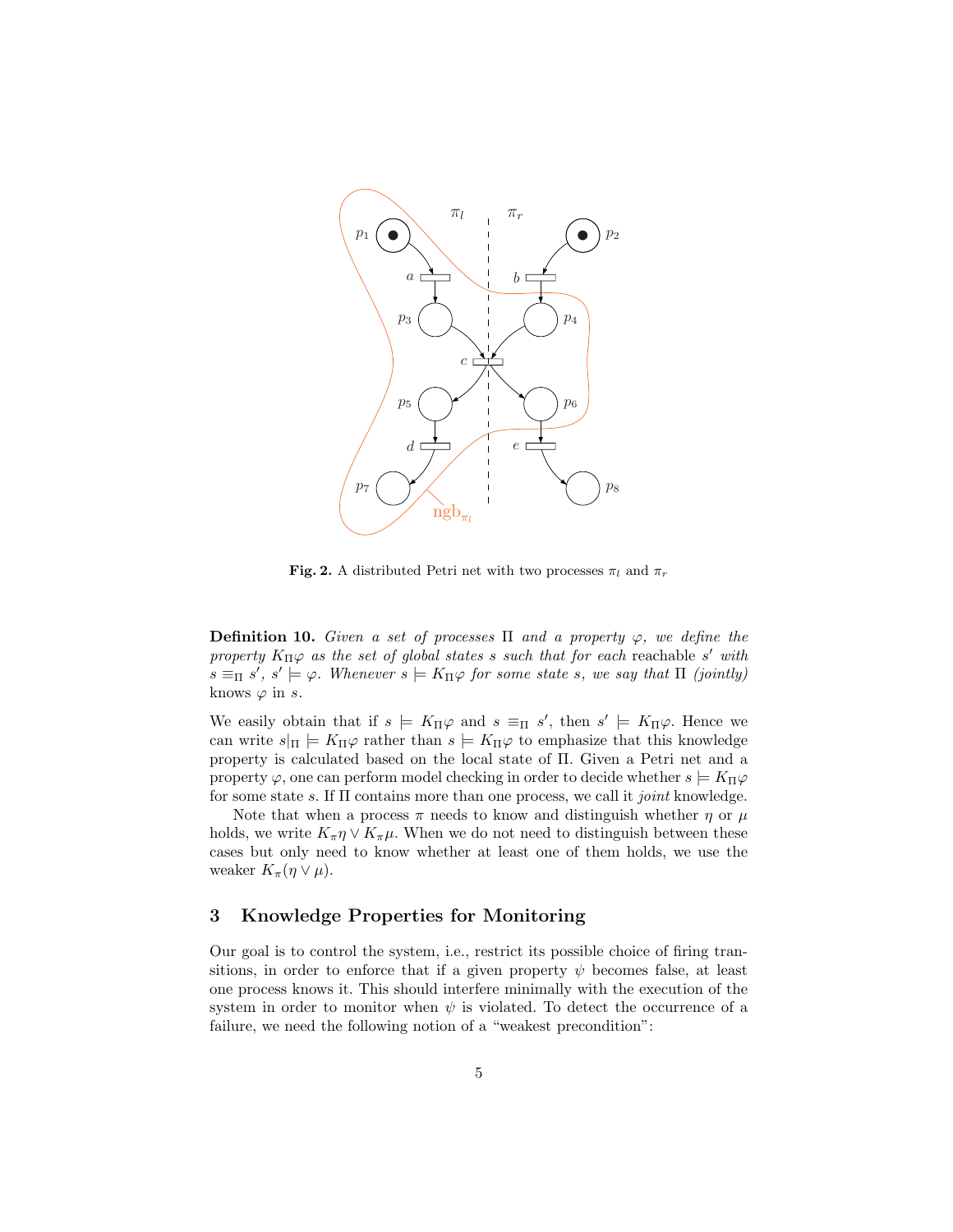**Definition 11.** For a given property  $\varphi$ ,  $wp_t(\varphi)$  is the property such that for any state s,  $s \models wp_t(\varphi)$  if and only if  $s[t]$  and  $s' \models \varphi$  where  $s[t\rangle s'.$ 

Remember that in a Petri net, there is exactly one state s' such that  $s[t]s'$  for a given state  $s$  and transition  $t$ .

We take into account, with an increasing degree of complication:

- Whether it is allowed to report the same violation of  $\psi$  multiple times.
- Whether there exists one or several types of property violation. That is,  $\neg \psi$ may be of the form  $\varphi_1 \vee \varphi_2 \vee \ldots \vee \varphi_n$ , where each  $\varphi_i$  represents a certain kind of failure to satisfy  $\psi$ . Then, whenever  $\psi$  is violated, we may need to identify and report which failure occurred.
- Whether a single transition may cause several failures to occur at the same time (and each one of them needs to be identified).

First, we assume that  $\psi$  consists of only one type of failure, and furthermore, that there is no harm in reporting it several times; it is the responsibility of the recovery algorithm to take care of resolving the situation and ignore duplicate reports. For a transition  $t \in T$  and a set of processes  $\Pi \subseteq \text{proc}(t)$ , we define a property  $\delta(\Pi, t)$  as follows: if t is fired and  $\psi$  is falsified by the execution of t,  $\Pi$ will jointly know it. Formally:

$$
\delta_1(\Pi, t) = K_{\Pi} w p_t(\neg \psi) \vee K_{\Pi}(\neg \psi \vee w p_t(\psi))
$$

In other words,  $\delta_1(\Pi, t)$  holds if and only if the processes in  $\Pi$  either jointly know that after firing t property  $\psi$  will be violated; or they know that firing t cannot make  $\psi$  become false: either it is already false or it will be true after firing t. Note that the knowledge operators separate the case where  $\neg \psi$  will hold in the next state from the other two cases. There is no need to distinguish between the latter two cases, hence we could use the weaker requirement, where both of them appear inside a single knowledge operator  $K_{\Pi}(\neg \psi \vee wp_t(\psi)).$ 

Now, suppose that we should not report that  $\psi$  is violated again, when it was already violated before the execution of  $t$ , and therefore has already been or will be reported. This requires strengthening the knowledge:

$$
\delta_2(\Pi, t) = K_{\Pi}(\psi \wedge wp_t(\neg \psi)) \vee K_{\Pi}(\neg \psi \vee wp_t(\psi))
$$

For the case where failure of  $\psi$  means one out of several failures  $\varphi_1, \ldots, \varphi_n$ , but firing one transition cannot cause more than only one particular failure, we need to consider stronger knowledge:

$$
\delta_3(\Pi, t) = \bigvee_{i \leq n} K_{\Pi}(\neg \varphi_i \wedge wp_t(\varphi_i)) \vee \bigwedge_{i \leq n} K_{\Pi}(\varphi_i \vee wp_t(\neg \varphi_i))
$$

Finally, if one single transition may cause multiple failures, we need even stronger knowledge:

$$
\delta_4(\Pi, t) = \bigwedge_{i \leq n} (K_{\Pi}(\neg \varphi_i \wedge wp_t(\varphi_i)) \vee K_{\Pi}(\varphi_i \vee wp_t(\neg \varphi_i)))
$$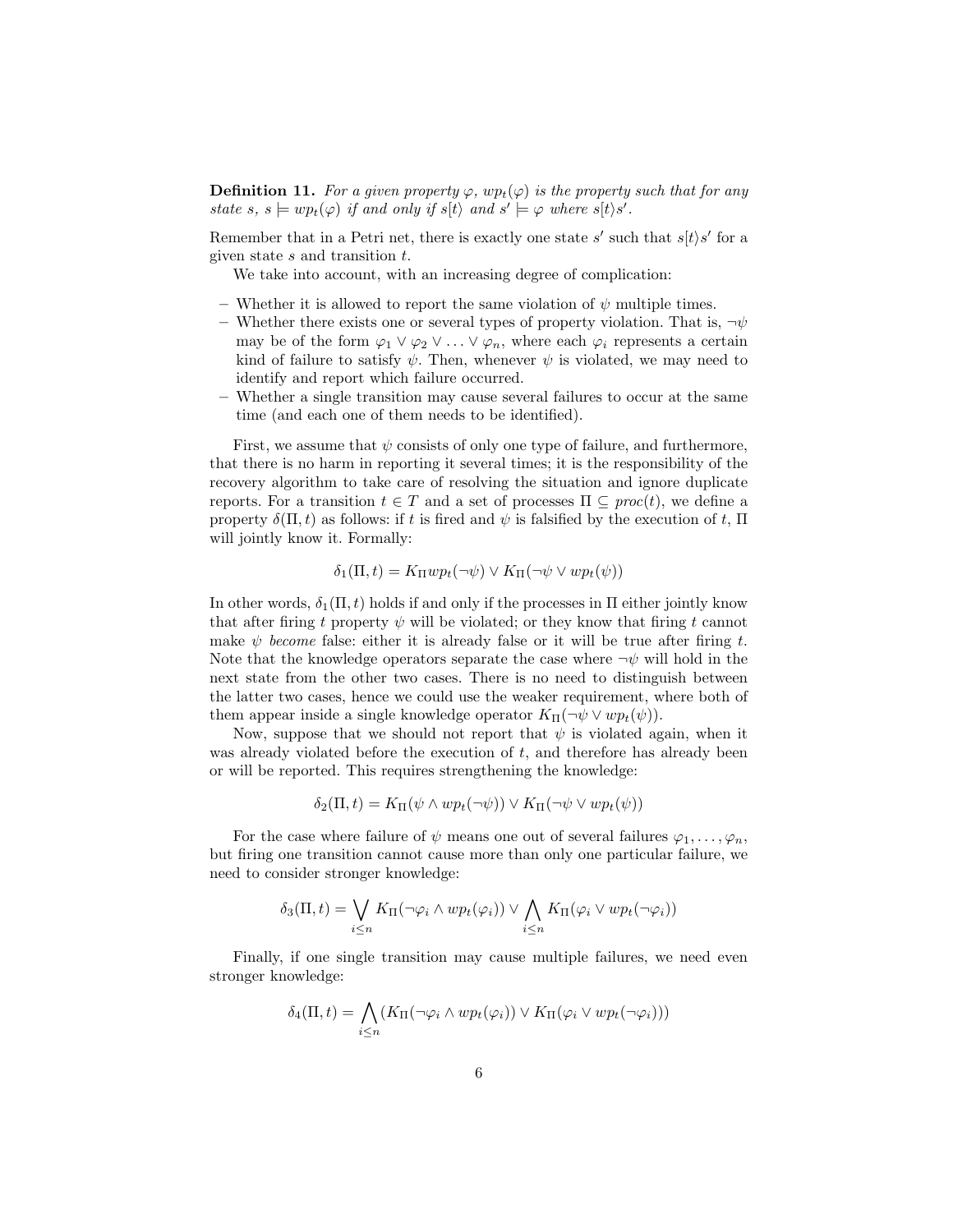Note that in  $\delta_i(\Pi, t)$ , for  $1 \leq j \leq 4$ , the left disjunct, when holding, is responsible for identifying the occurrence of the failure, and also for  $j \in \{3, 4\}$ , identifying its type. In the following,  $\delta(\Pi, t)$  stands for  $\delta_i(\Pi, t)$ , where  $1 \leq j \leq 4$ .

**Definition 12.** A knowledgeable step for a set of processes  $\Pi \subseteq \Pi_N$  is a pair  $(s|_{\Pi}, t)$  such that  $s|_{\Pi} \models \delta(\Pi, t)$  and there is at least one process  $\pi \in \Pi$  with  $t \in \pi$ .

Note that if all processes synchronize at every step, a violation of  $\Psi$  can always be detected as soon as it happens. Of course, the additional synchronizations required to achieve joint knowledge induce some communication overhead, which we have to minimize. We explain how we do this in the next section.

#### 4 Building the Knowledge Table

We use model checking to identify knowledgeable steps following a method similar to [7]. The basic principle of our monitoring policy is the following: a transition  $t$  may be fired in a state  $s$  if and only if, in addition to its original enabledness condition,  $(s|\pi, t)$  is a knowledgeable step for at least one process  $\pi$  containing t. However, there may be some state in which no individual process has enough knowledge to take a knowledgeable step. In that case, we consider knowledgeable steps for pairs of processes, then triples etc. until we can prove that no deadlock is introduced by the monitoring policy.

The monitoring policy is based on a knowledge table  $\Delta$  which indicates, for a process or a set of processes  $\Pi$  in a given reachable (joint) local state  $s|_{\Pi}$ , whether there exists a knowledgeable step  $(s|_{\Pi}, t)$ , and then which transition t may thus be safely fired. When building such a table, two issues must be considered: first, the monitoring policy should not introduce deadlocks with respect to the original Petri net N. This means that we have to check that for every reachable nondeadlock global state of  $N$ , there is at least one corresponding knowledgeable step in ∆. Second, achieving joint knowledge requires additional synchronization, which induces some communication overhead, as will be explained in the next section. Therefore we must add as few knowledgeable steps involving several processes as possible.

**Definition 13.** For a given Petri net N, a knowledge table  $\Delta$  is a set of knowledgeable steps.

To avoid introduce new deadlocks, we require that the table  $\Delta$  contains enough joint local states to cover all reachable global states. This is done by requiring the following invariant.

**Definition 14.** A knowledge table  $\Delta$  is an invariant if for each reachable nondeadlock state s of N, there is at least one (joint) local state in  $\Delta$  that is part of s.

Given a Petri net N and a property  $\psi$ , the corresponding knowledge table  $\Delta$ is built iteratively as follows: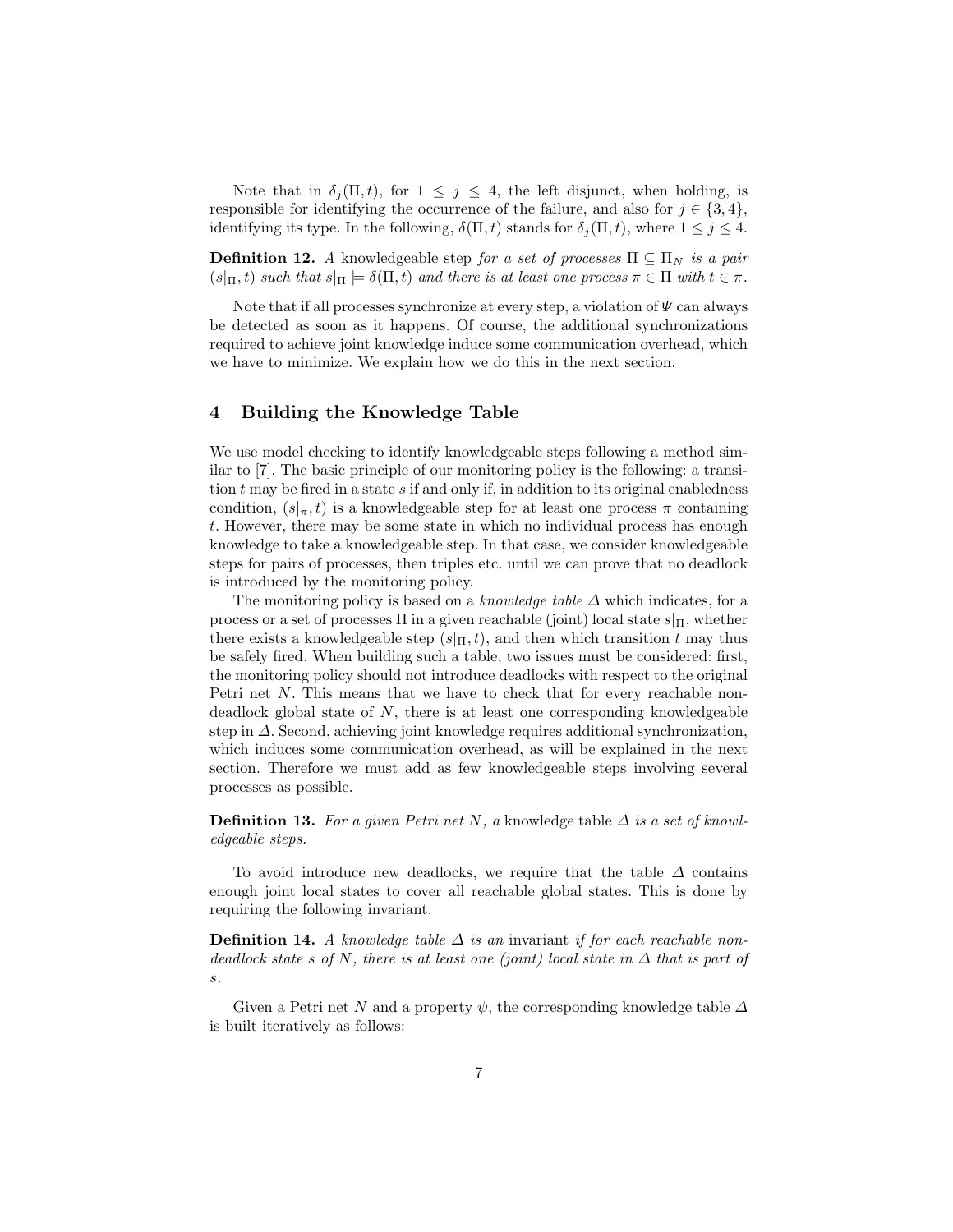The first iteration includes in  $\Delta$ , for every process  $\pi \in \Pi_N$ , all knowledgeable steps  $(s|_{\pi}, t)$  where  $s|_{\pi}$  is a *reachable* local state of  $\pi$ , i.e., it is part of some reachable global state of N. If  $\Delta$  is an invariant after the first iteration, then taking only knowledgeable steps appearing in  $\Delta$  does not introduce deadlocks. If  $\Delta$  is not an invariant, we proceed to a second iteration. Let U be the set of reachable non-deadlock global states  $s$  of  $N$  for which there is no (joint) local state in  $\Delta$  that is part of s.

In a second iteration, we add to  $\Delta$  knowledgeable steps  $(s|_{\{\pi,\rho\}}, t)$  such that  $s|_{\{\pi,\rho\}}$  is part of some global state in U. For a given local state  $s|_{\{\pi,\rho\}}$ , all corresponding knowledgeable steps are added together to the knowledge table. The second iteration terminates as soon as ∆ becomes an invariant or if all knowledgeable steps for pairs of processes not strictly including knowledgeable steps consisting of single processes have been added to the table.

If  $\Delta$  is still not an invariant, then we perform further iterations where we consider knowledgeable steps for triples of processes, and so forth. Eventually,  $\Delta$ becomes an invariant, in the worst case by adding knowledgeable steps involving all processes.

#### 5 Monitoring using a Knowledge Table

As in [7], we use the knowledge table  $\Delta$  to control (restrict) the executions of N so as to allow only knowledgeable steps. Formally, this can be represented as an extended Petri net [6,8]  $N^{\Delta}$  where processes may have local variables, and transitions have an enabling condition and a data transformation.

**Definition 15.** An extended Petri net N' consists of  $(1)$  a Petri net N  $(2)$ a finite set of variables V with given initial values and (3) for each transition  $t \in T$ , an enabling condition en<sub>t</sub> and a transformation predicate  $f_t$  on variables in V. In order to fire  $t$ ,  $en_t$  must hold in addition to the usual Petri net enabling condition on the input and output places of t. When t is executed, in addition to the usual changes to the tokens, the variables in V are updated according to  $f_t$ .

A Petri net  $N'$  extends N if  $N'$  is an extended Petri net obtained from N according to Definition 15. The comparison between the original Petri net N and  $N'$  extending it is based only on places and transitions. That is, we project out the additional variables.

**Lemma 1.** For a given Petri net N and an extension  $N'$  of N, we have:  $exec(N') \subseteq pref(exec(N)).$ 

*Proof.* The extended Petri net  $N'$  strengthens the enabling conditions, thus it can only restrict the executions. However, these restrictions may result in new deadlocks.  $\Box$ 

Furthermore, we have the following monotonicity property.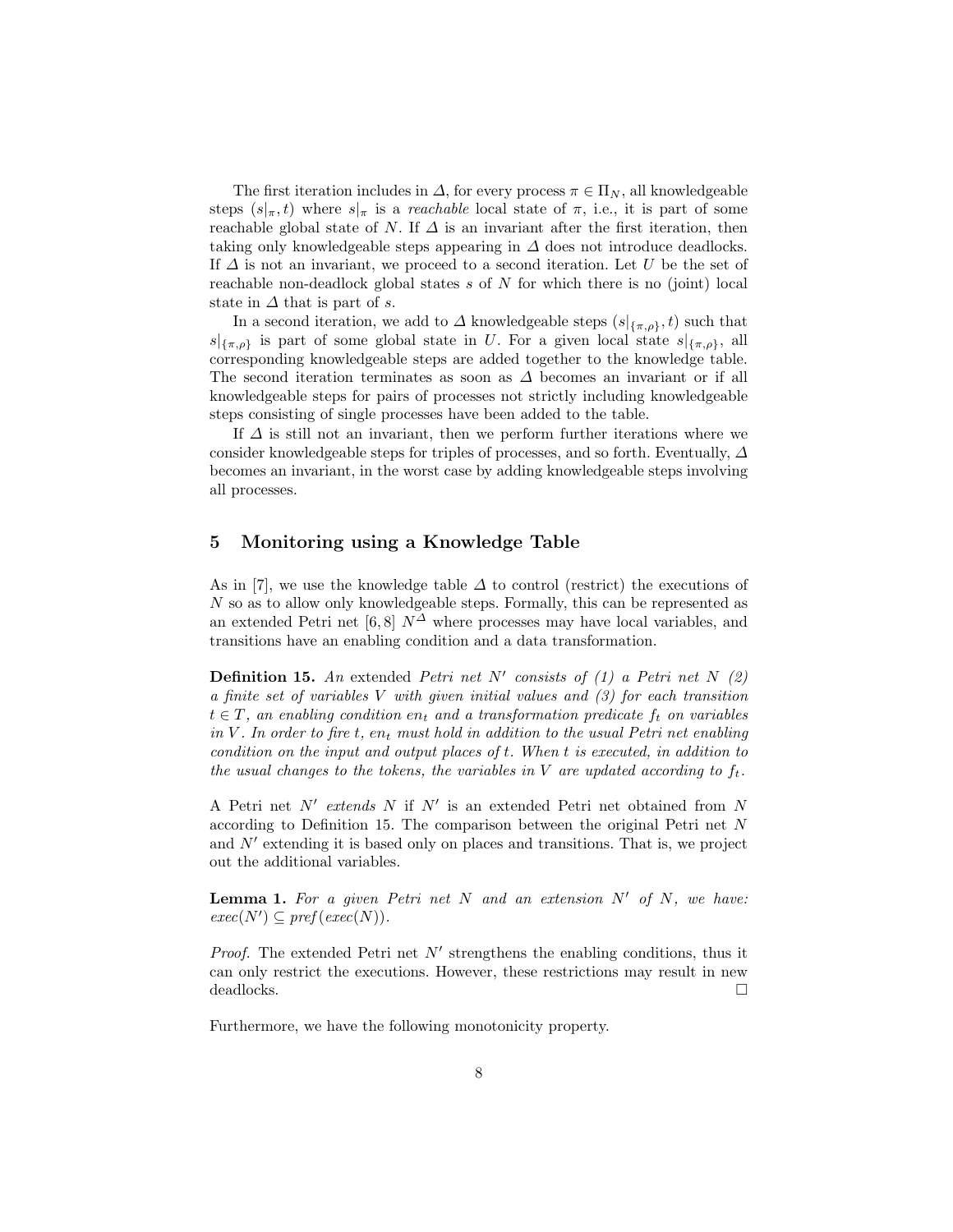**Theorem 1.** Let N be a Petri net and N' an extension of N according to Definition 15 and  $\varphi$  a state predicate for N. If  $s \models K_{\pi} \varphi$  in N, then  $s \models K_{\pi} \varphi$  also  $in N'.$ 

*Proof.* The extended Petri net  $N'$  restricts the set of executions, and possibly the set of reachable states, of N. Each local state  $s|_{\pi}$  is part of fewer global states, and thus the knowledge in  $s|_\pi$  can only increase.

The latter lemma and theorem show that the additional variables used to extend a Petri net N define a controller for N.

**Definition 16.** Given a Petri net N and a property  $\Psi$ , from which a knowledge table  $\Delta$  has been precalculated, the extended Petri net  $N^{\Delta}$  is obtained as follows:

- Encode in a set of Boolean variables  $en_t^{\Pi}$  for  $\Pi \subseteq \Pi_N$  and  $t \in T$  the knowledge properties calculated in  $\Delta$  such that en<sup> $\Pi$ </sup> is true if and only if  $(s|_{\Pi}, t)$  is a knowledgeable step, where  $s|_{\Pi}$  is the current local state of  $\Pi$ .
- $-$  Encode in each  $f_t$  the update of variables as t is fired and local states modified.
- $-$  Define each en<sub>t</sub> as  $\bigvee_{\Pi \subseteq \Pi_N} en_t^{\Pi}$ . That is, t can be fired if at least one set of processes knows that it is part of a knowledgeable step<sup>1</sup>.

In practice, we obtain joint knowledge by adding synchronizations amongst the processes involved. Such synchronizations are achieved by using an algorithm like  $\alpha$ -core [14], which allows processes to notify, using asynchronous message passing, a set of coordinators about their wish to be involved in a joint action. This is encoded into the extended Petri net. Once a coordinator has been notified by all the participants in the synchronization it is in charge of, it checks whether some conflicting synchronization is already under way (a process may have notified several coordinators but may not be part of several synchronizations at the same time). If this is not the case, the synchronization takes place. The correctness of the algorithm guarantees the atomic-like behavior of the coordination process, allowing us to reason at a higher level of abstraction where we treat the synchronizations provided by  $\alpha$ -core (or any similar algorithm) as transitions that are joint between several participating processes.

Specifically, each process  $\pi$  of N is equipped with a local table  $\Delta_{\pi}$  containing the knowledgeable steps  $(s|_{\pi}, t)$  that appear in the knowledge table  $\Delta$  and the knowledgeable steps  $(s|_{\Pi}, t)$  such that  $\pi \in \Pi$ . Before firing a transition in a given local state  $s|_{\pi}$ , process  $\pi$  consults its local table  $\Delta_{\pi}$ . It  $\Delta_{\pi}$  contains a knowledgeable step  $(s|_\pi, t)$ , then  $\pi$  notifies  $\alpha$ -core about its wish to *initiate* t, so that the coordinator algorithm will handle potential conflicts with other knowledgeable steps. If  $\Delta_{\pi}$  contains a knowledgeable step  $(s|_{\Pi}, t)$  such that  $s|_{\pi}$ is part of  $s|_{\Pi}$ , then  $\pi$  notifies  $\alpha$ -core about its wish to achieve joint knowledge through synchronization with the other processes in Π. If the synchronization takes place, then any process in  $\Pi$  and containing t may initiate it. The processes in Π remain synchronized until t has been fired or disabled by some other knowledgeable step.

<sup>&</sup>lt;sup>1</sup> Note that this condition comes in conjunction with the usual Petri net firing rule based on the places in the neighborhood of  $t$ , as in Definition 3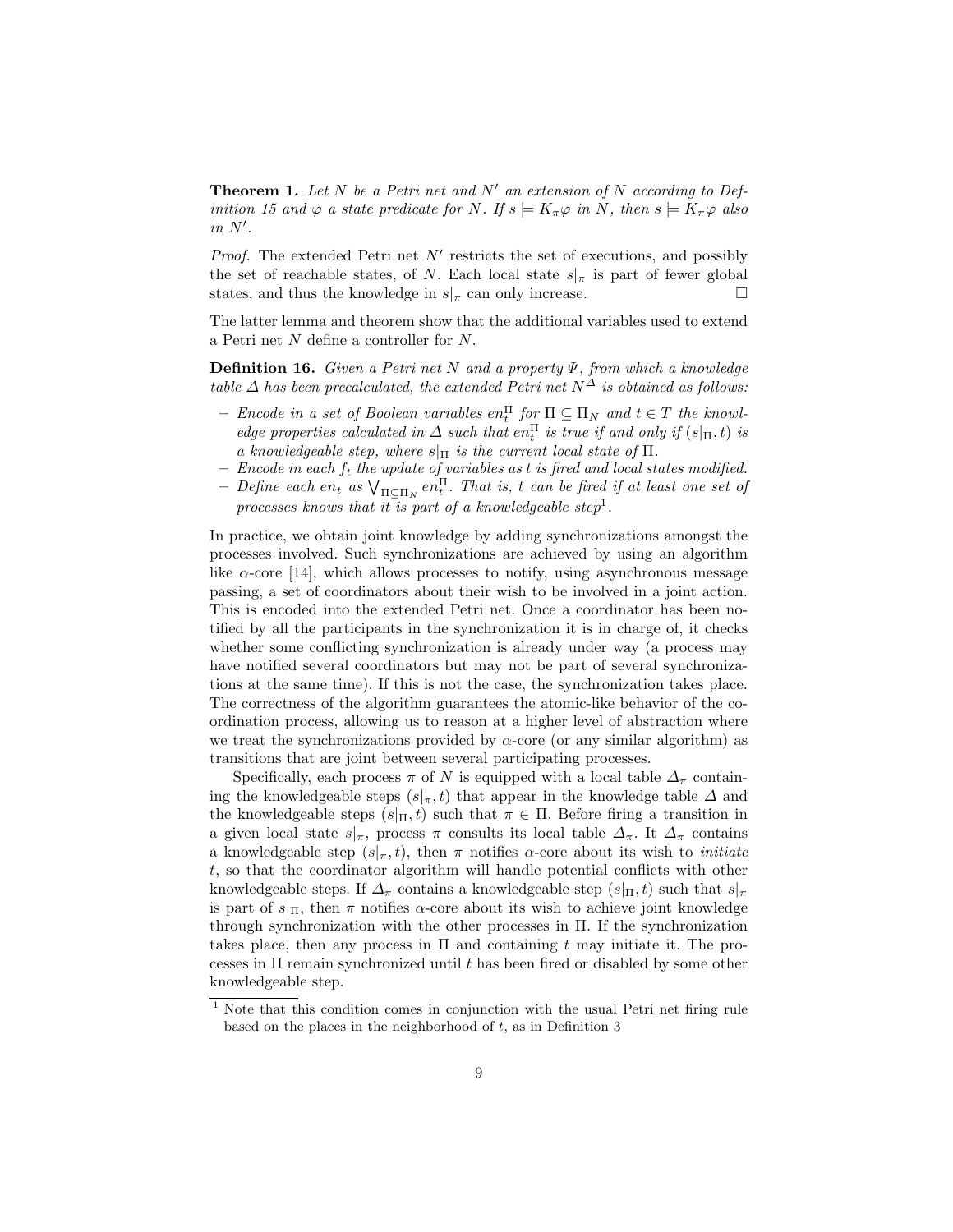# 6 Implementation and Experimental Results

In this section we apply our approach to a concrete example that was implemented in a modified version of the prototype presented in [7]. We have implemented properties  $\delta_1$  to  $\delta_3$  as defined in Section 3. Property  $\delta_4$  is not relevant here because a single transition may never cause multiple failures. The prototype implementation computes the knowledge table  $\Delta$  based on the local knowledge of processes, as described in Section 4.

The example presented here is a Petri net representing the following scenario: trains enter and exit a train station such as the one represented in Figure 3 (trains that are outside the train station are not represented), evolving between track segments (numbered from 1 to 12). A track segment can accept at most one train at a time, therefore there must be some mechanism to detect and resolve conflicts amongst trains trying to access the same track segment. Trains enter and exit the station on the left, i.e. entry segments are tracks 1 to 4. After entering the station, a train moves from left to right until it reaches one of the platforms (tracks 9 to 12); then it starts moving from right to left until it exits the station on one of the entry segment. A train leaving the station on a given track segment may reenter the station only on this segment.

We monitor a property  $\Psi$  which we call absence of *partial gridlock*. A partial gridlock is a situation where some trains are blocking each other at a given intersection. These trains cannot follow their normal schedule and must inform a supervisor process that initiates some specific repair action, e.g. requesting some trains to backtrack. For each intersection where  $n$  track segments meet, a partial gridlock is reached when there is one train on each of these segments that is moving toward the intersection. A global state satisfies  $\Psi$  if and only if it does not contain any partial gridlock.



Fig. 3. Train station  $TS_1$ 

Transitions describe how trains can enter, exit and move within the station. Processes correspond to track segments. That is, the process associated with a segment  $\sigma$ , denoted  $\pi_{\sigma}$ , consists of all the transitions involving  $\sigma$  (a train arriving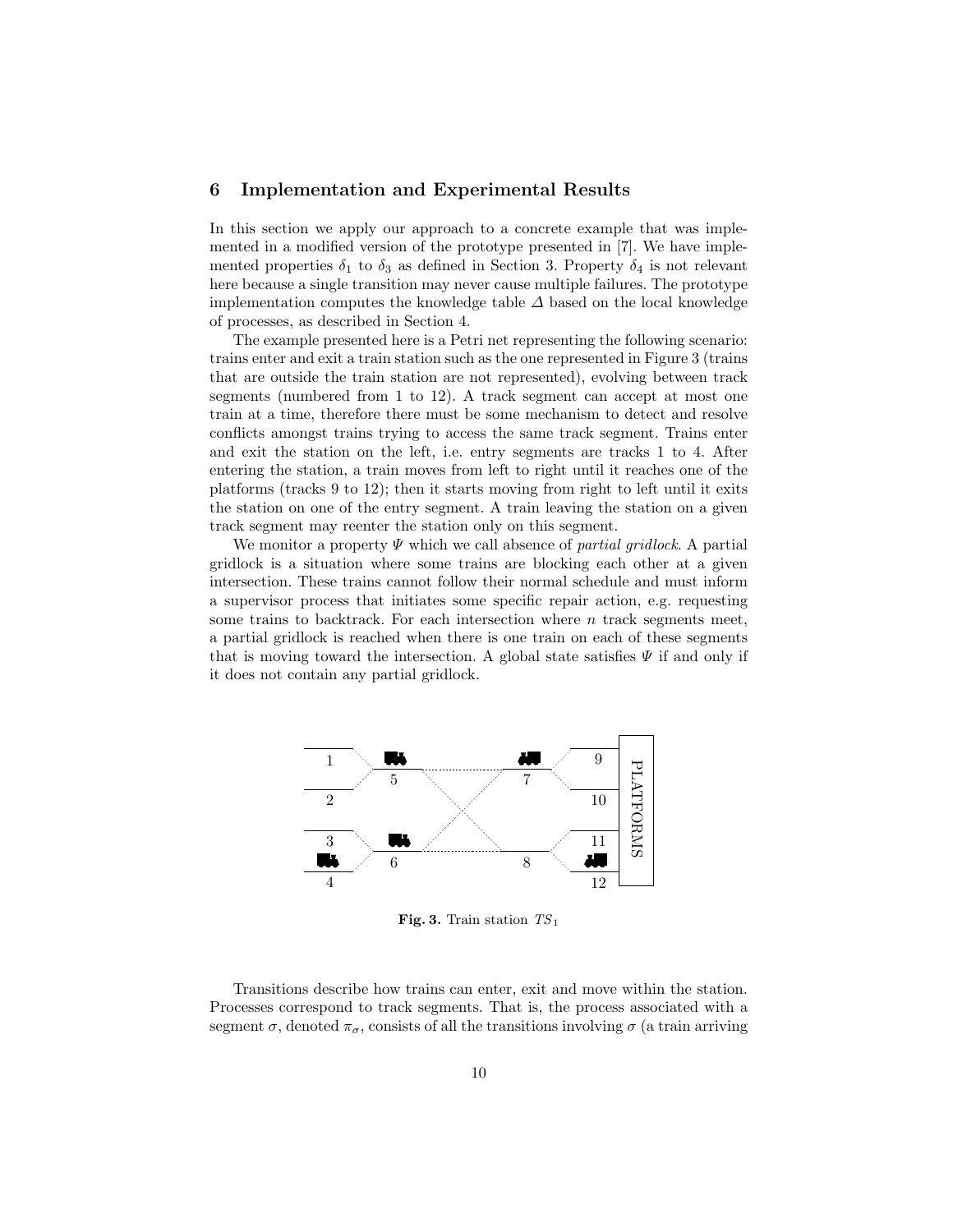on  $\sigma$  or leaving it). In particular, this means that transitions corresponding to a train moving from one segment  $\sigma_1$  to another segment  $\sigma_2$  belong to  $\pi_{\sigma_1}$  and  $\pi_{\sigma_2}$ while transitions representing a train entering or exiting the train station belong to exactly one process namely the entry segment on which the train is entering or leaving. Furthermore, according to the definition of neighborhood, a process  $\pi_{\sigma}$  knows if there is a train on segment  $\sigma$  and also on the *neighbors* of  $\sigma$ , i.e., the track segments from which a train may reach  $\sigma$ .

*Example 1.* Let us first focus on train station  $TS_1$  of Figure 3. A train entering on segment 1 can progress to segment 5 and then segment 7 or 8. From there, it can reach either platform 9 or 10, or platform 11 or 12, respectively. Then, it moves from right to left, until it exits the train station through one of the segments 1 to 4.

Two patterns of partial gridlocks are represented in Figure 4. All possible partial gridlocks of train station  $TS_1$  can be represented by a set of similar patterns. If we consider 6 trains, there are 820,368 reachable global states in this example, of which 11,830 contain a partial gridlock and 48 are global deadlock states.



Fig. 4. Two possible partial gridlocks, i.e., violations of  $\Psi$ 

Interestingly, no additional synchronization is needed to enforce that only knowledgeable steps are taken in this example, independently of the choice of the knowledge property  $\delta_i$ . The reason for this is twofold. First, partial gridlock (a) of Figure 4 is always detected by the track segment on the right, which knows that there is a train on all three segments. Second, partial gridlock (b) of Figure 4 is not reachable, as we further explain. No additional synchronization is needed. Intuitively, partial gridlock  $(b)$  is not reachable for the following reason: whenever train station  $TS_1$  reaches a global state similar to that represented in Figure 3, segment 8 cannot be entered by the train on segment 12. Indeed, this move is a knowledgeable step neither for process  $\pi_{12}$  nor for process  $\pi_8$ , since none of them knows whether this move would introduce a partial gridlock or not. Remember that  $\pi_8$  does not know whether there is a train or not on segment 7. However, moves from the trains on segments 5 and 6 to 8 are knowledgeable steps for  $\pi_8$ , as  $\pi_8$  knows they do not introduce any partial gridlock.

Table 1 presents some results about the influence of our monitoring policy on the behavior of the system. The notation NR indicates that some information is irrelevant for the uncontrolled system. A first observation is that the behavior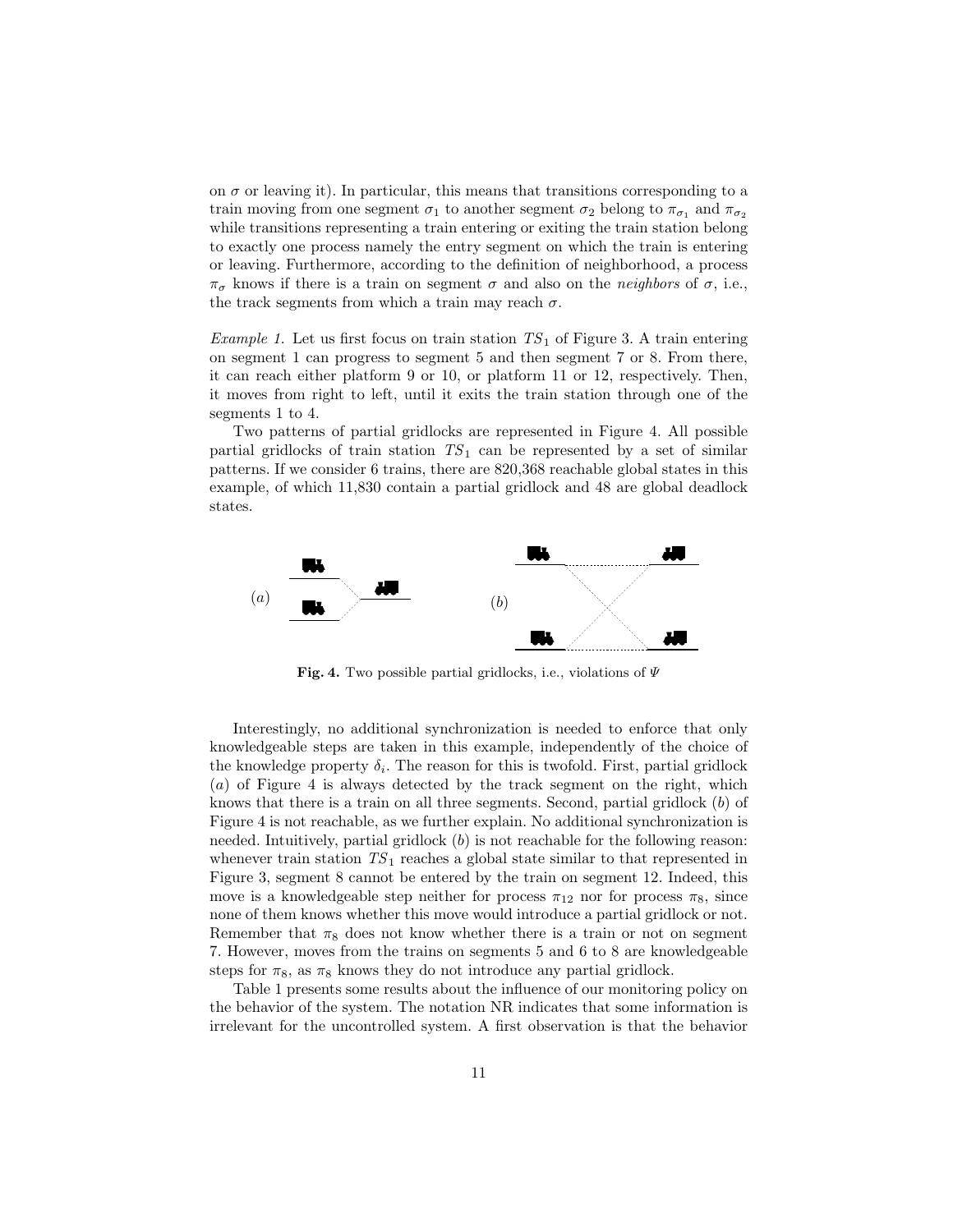| system controlled according to  | $\delta_1$ | $\delta_2$ | $\delta_3$ | uncontrolled |
|---------------------------------|------------|------------|------------|--------------|
| states actually reachable       | 820,096    | 820,026    | 820.096    | 820,368      |
| transitions inhibited           | 46         | 99         | 46         | $NR$ (none)  |
| transitions supported           | 6,856      | 7.656      | 6,913      | $NR$ (all)   |
| steps to first partial gridlock | 117        | 454        | 121        | 56           |

Table 1. Results for 1000 executions of 10,000 steps

of the system is not dramatically affected by the monitoring policy: whatever the knowledge property  $\delta_j$  used to define the monitoring policy, very few global states become unreachable compared to the uncontrolled system. Also, the ratio of supported transitions to inhibited transitions is around 150:1 for  $\delta_1$  and  $\delta_3$ , and 75:1 for  $\delta_2$ . Finally, the fact that a partial gridlock is reached on average after 56 steps in the uncontrolled system shows that monitoring the system does not drive it, in this example, into states in which the property under study  $\Psi$  is violated.

Furthermore, note that  $\delta_1$  and  $\delta_3$  yield similar results in contrast with  $\delta_2$ . This is due to the fact that every process knows exactly whether it is creating a given partial gridlock, but it does not always know whether it is creating the first partial gridlock in the system. As a result, the ratio of transitions inhibited, that is, transitions enabled but not part of a knowledgeable step, is higher when the system is monitored according to  $\delta_2$  than when it is monitored according to  $\delta_1$  and  $\delta_3$ .

*Example 2.* Figure 5 shows another train station  $TS_2$  and a global reachable non-deadlock state in which there is no knowledgeable step for a single process. As a result, an additional synchronization must be added.



Fig. 5. Train station  $TS<sub>2</sub>$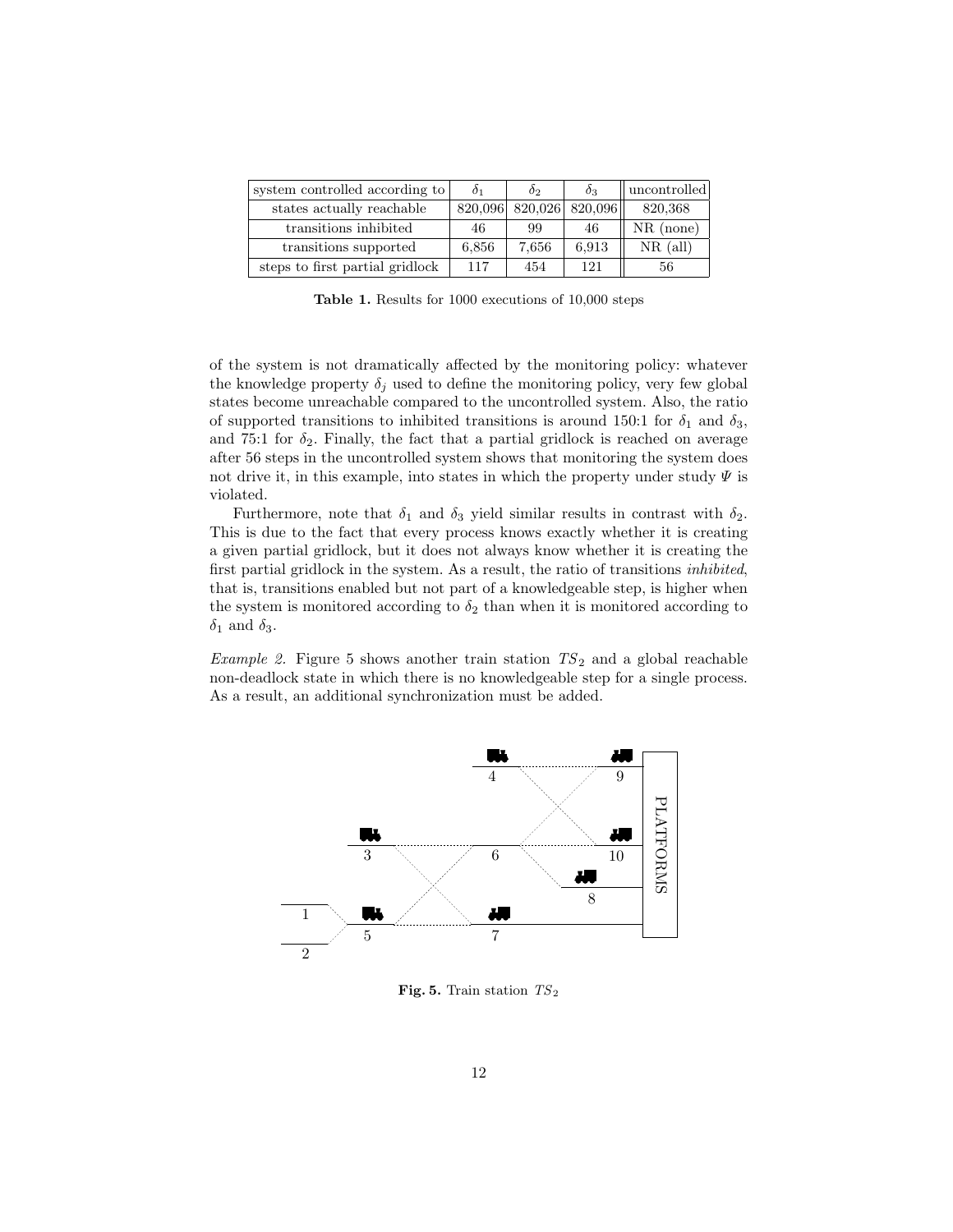Our experiments on train station  $TS_2$  consider 7 trains. There are  $1,173,822$ reachable global states in the corresponding Petri net, among which 9,302 contain a partial gridlock. Besides, there are 27 global deadlock states. However, there is only one global reachable non-deadlock state for which there is no corresponding knowledgeable step for a process alone. This state, which we denote  $s_{dl}$ , is represented in Figure 5. A synchronization between processes  $\pi_3$  and  $\pi_6$ is sufficient to ensure that no deadlock is introduced by the monitoring policy, as there are three transitions t such that  $(s_{d_l}, t)$  is a knowledgeable step for  $\{\pi_3, \pi_6\}.$ 

We have also performed some experiments to evaluate the number of synchronizations added by the monitoring policy as well as the number of transitions inhibited at runtime. All  $\delta_j$  yield similar results, so we present them together. Interestingly, the number of synchronizations due to the monitoring policy is very low and although the only progress property that we preserve is deadlockfreedom, few transitions are inhibited in this example. Besides, only 1,972 global states are not actually reachable in the controlled system. Thus, in this example, controlling the system in order to preserve the knowledge about absence of partial gridlock hardly induces any communication overhead and does not alter significantly the behavior of the global system.

| system controlled according to $\delta_j$ for $j \in \{1, 2, 3\}$ |           |
|-------------------------------------------------------------------|-----------|
| states actually reachable                                         | 1,171,850 |
| synchronizations                                                  | 0.01      |
| transitions inhibited                                             | 62        |
| transitions supported                                             | 18,456    |

Table 2. Results for 100 executions of 10,000 steps

Note that it is sufficient here to add one temporary synchronization between two processes in order to detect that a partial gridlock occurred, whereas knowledge about absence of a partial gridlock would require an almost global synchronization. Besides, controlling the system in order to enforce absence of partial gridlocks (instead of monitoring it) would require that processes avoid states in which every possible move leads (inevitably) to a partial gridlock. That is, it requires look-ahead.

# 7 Conclusion

In this paper, we have proposed an alternative approach to distributed runtime monitoring that guarantees by a combination of monitoring and control (property enforcement) that the fact that some property  $\psi$  becomes false is always detected instantaneously when the corresponding transition is fired. Furthermore, there are no "false alarms", that is whenever  $\psi$  is detected, it does hold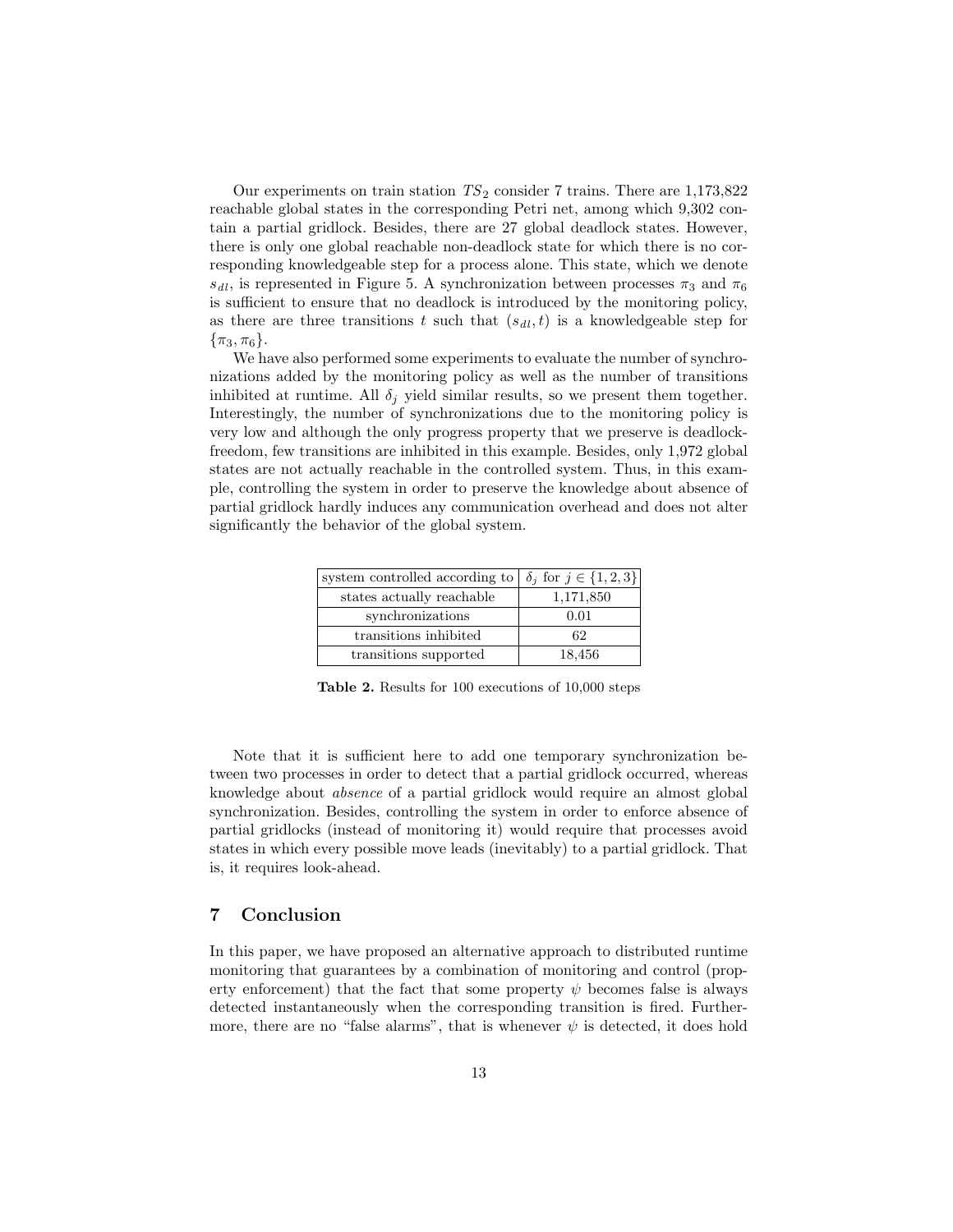at least in the state reached at that instant. In other words, we use control as introduced in [2, 7, 3] to enforce a strong form of local monitorability of  $\psi$ , rather than to enforce  $\psi$  itself.

We use synchronizations amongst a set of processes, which are realized by a coordinator algorithm such as  $\alpha$ -core [14], in order to reliably detect that: either  $\psi$  will be false after the transition or the transition does not change the status of  $\psi$ . We use model checking to calculate whether (joint) local states have the required knowledge to fire a given transition. We control the system by allowing only such knowledgeable steps and we add as many synchronizations as necessary to enforce absence of global deadlocks which do not already appear in the original system.

We have applied this approach to a nontrivial example, showing the interest of enforcing some knowledge about the property instead of the property itself.

# References

- 1. K. Apt, N. Francez, Modeling the Distributed Termination Convention of CSP, ACM Trans. Program. Lang. Syst., 6(3): 370–379, 1984.
- 2. A. Basu, S. Bensalem, D.Peled, J. Sifakis, Priority Scheduling of Distributed Systems based on Model Checking, CAV 2009, Grenoble, France, LNCS 5643, Springer, 79–93.
- 3. S. Bensalem, M. Bozga, S. Graf, D. Peled, S. Quinton, Methods for Knowledge Based Controlling of Distributed Systems, ATVA 2010, Singapore, LNCS 6252, Springer, 52–66.
- 4. K. Chandy, L. Lamport, Distributed Snapshots: Determining Global States of Distributed Systems, ACM Trans. Comput. Syst., 3(1): 63–75, 1985.
- 5. R. Fagin, J.Y. Halpern, Y. Moses, M.Y. Vardi, Reasoning About Knowledge, MIT Press, Cambridge MA, 1995.
- 6. H. J. Genrich, K. Lautenbauch, System Modeling with High-level Petri Nets, Theoretical Computer Science 13, 1981, 109-135.
- 7. S. Graf, D. Peled, S. Quinton, Achieving Distributed Control through Model Checking, CAV 2010, Edinburgh, UK, LNCS 6174, Springer, 396–409.
- 8. R.M. Keller, Formal Verification of Parallel Programs, Communications of the ACM, 19, 1976, 371–384.
- 9. Klaus Havelund, Grigore Rosu, Monitoring Java Programs with Java PathExplorer. Electr. Notes Theor. Comput. Sci. 55(2): (2001)
- 10. Klaus Havelund, Grigore Rosu, Efficient monitoring of safety properties. STTT 6(2): 158-173 (2004)
- 11. G. Katz, D. Peled, Code Mutation in Verification and Automatic Code Generation, TACAS 2010, Paphos, Cyprus, LNCS 6015, Springer, 435–450.
- 12. R. van der Meyden, Common Knowledge and Update in Finite Environment, Information and Computation, 140(2): 115–157, 1998.
- 13. J. Orlin, Contentment in Graph Theory: Covering Graphs with Cliques, Indagationes Mathematicae, 80(5): 406–424, 1977.
- 14. J. Pérez, R. Corchuelo, M. Toro, An Order-based Algorithm for Implementing Multiparty Synchronization, Concurrency - Practice and Experience, 16(12): 1173–1206, 2004.